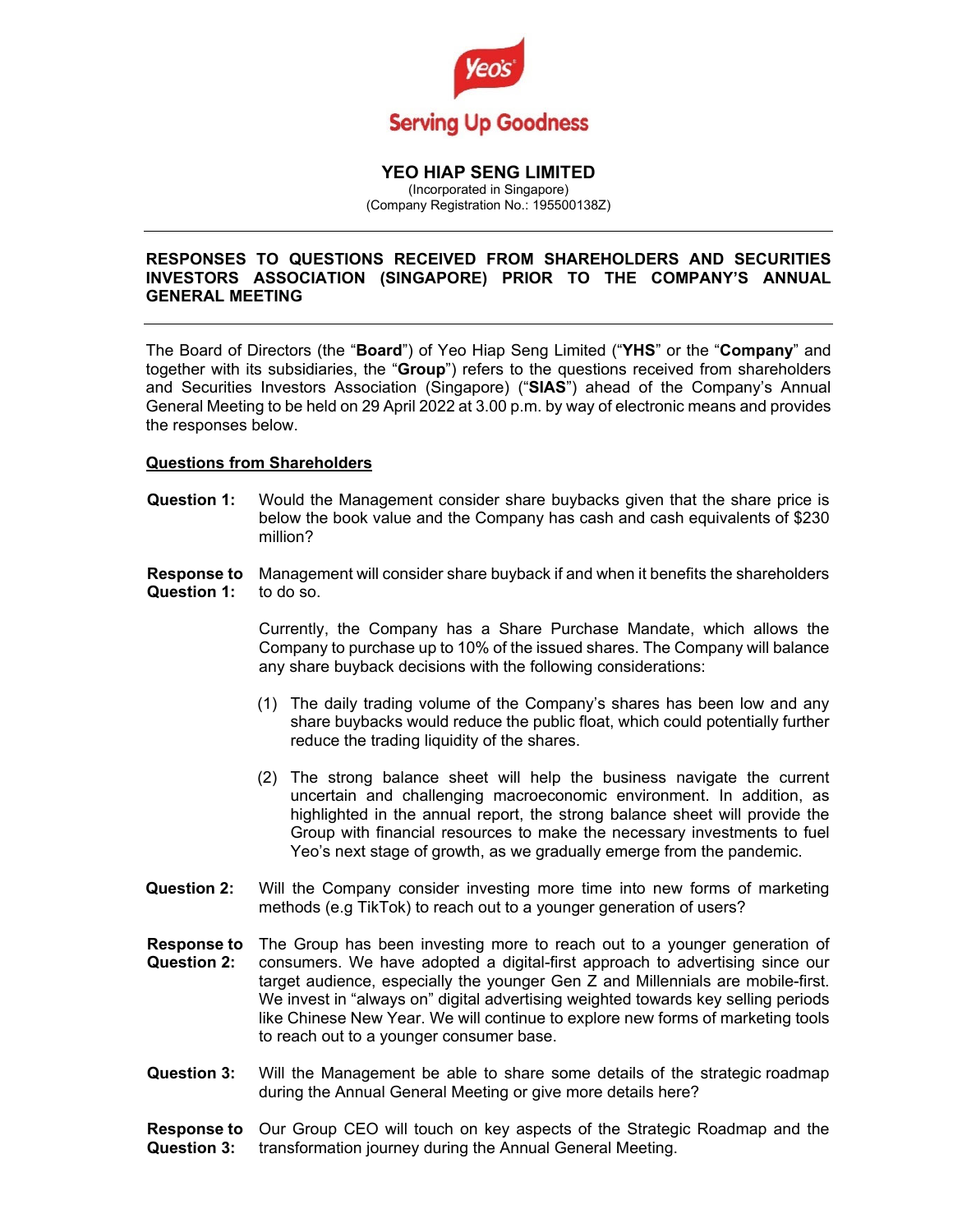### **Questions from Shareholders**

- **Question 4:** In 2021, the Company had increased investment in financial assets (\$2 million in 2020 to almost \$16 million in 2021), what is the reason behind this? This is a whopping 8 times as compared to 2020. Will the Company seek to increase exposure to financial assets in the future or will the amount remain the same in the foreseeable future?
- **Response to**  The increase in investment in financial assets that are listed equity securities, **Question 4:**  REIT and Business Trusts increased from \$2.4 million in FY2020 to \$16.8 million in FY2021. The increase was mainly attributed to an increase of \$6.3 million in Hong Kong listed equity securities in the food and beverage business, and an increase of \$7.9 million in REIT and Business Trusts that deliver relatively higher dividend yield, as disclosed in our annual report.

The deployment of some of Group's cash to generate higher returns will assist, to a certain extent, the Group to maintain a strong and liquid balance sheet to fund its growth and achieve its vision. The investment in listed equity securities is ring fenced and limited in nature. The Board and Management has put in place stringent frameworks that limit the Group's exposure and risks to financial assets investments.

- **Question 5:** Chief Growth Officer, Lu Lu left the Company in December 2021. What was the reason behind her departure, considering that she only joined recently, and her role was a senior one? What is the main motivation behind her leaving? Also, who will be appointed to her role of Chief Growth Officer?
- **Response to**  Lu Lu joined the Group on 1 May 2020 and left on 17 December 2021 to pursue **Question 5:**  external career opportunity.

Following Ms Lu's departure, the Group took the opportunity to reorganise to provide greater focus on marketing and had appointed a seasoned marketeer Mr Ang Chong Lee as Chief Marketing Officer on 10 January 2022. This reorganisation also enabled the decentralisation of the Group's commercial function from the Group Chief Growth Officer to the markets.

The role of Group Chief Growth Officer will not be replaced.

# **Questions from SIAS**

- **Question 1** : On 5 April 2022, the Company announced the retrenchment of 32 staff in Singapore as part of the Group's long-term plan to transform its global business. The Company has said that this was due to changing consumer patterns and retail conditions in addition to increasing cost pressures.
	- (i) Other than providing the affected staff with separation packages, career guidance and placement support, has Management actively carried out reskilling and explored internal opportunities for the affected staff?
	- (ii) When was the review started and when does the Company expect to finalise the details of the new business model?
	- (iii) Who is leading the business model review? What is the level of involvement of the Board in the business model review?
	- (iv) Does the business model change affect the Group's operations in Malaysia, China, Vietnam and Cambodia as well?
	- (v) What are the strategic goals the Group hopes to achieve with the business model change? Will the Board be reviewing the legacy landbank as well?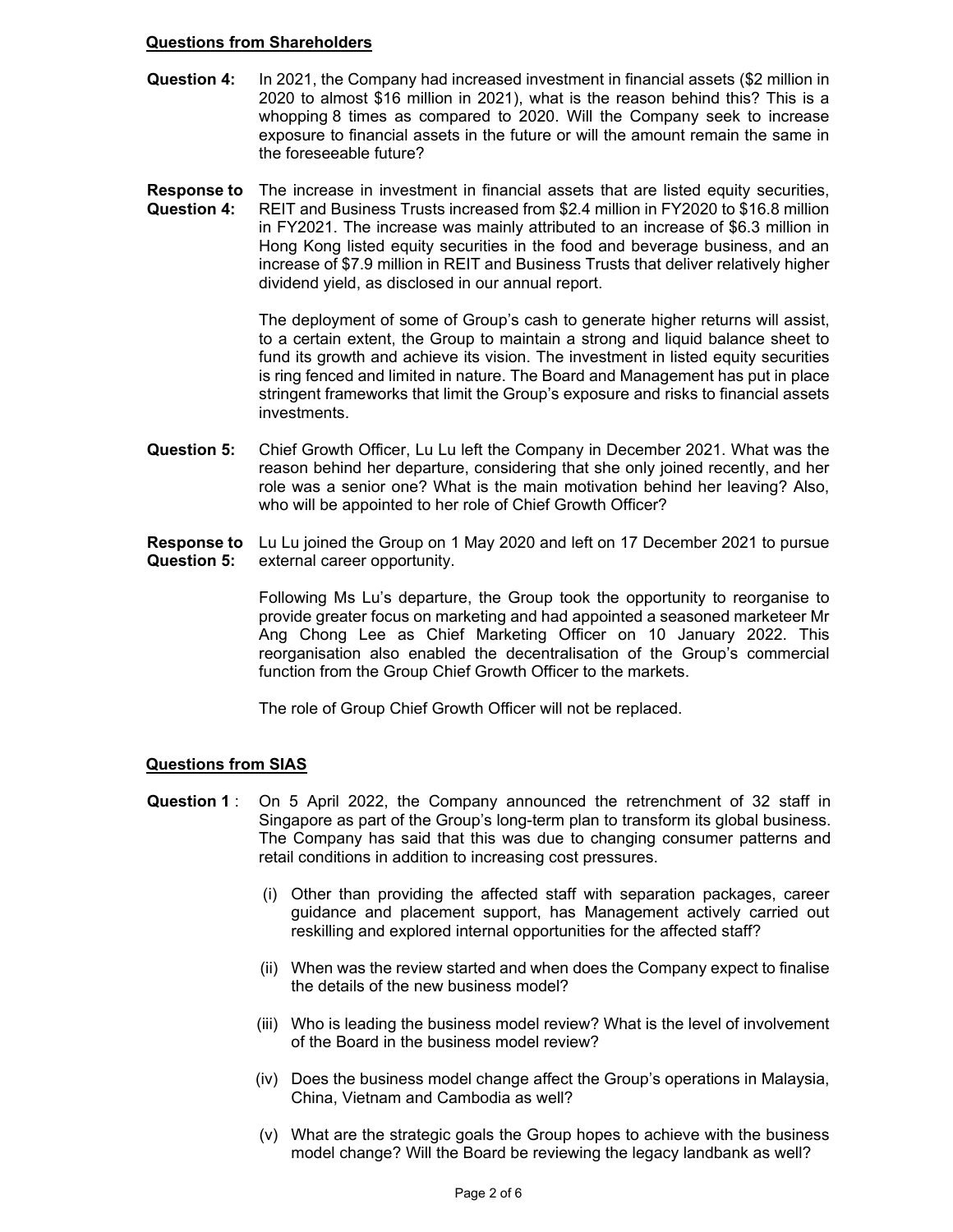- (vi) In addition, how much focus will the Group give to sustainability issues in the new business model?
- **Response to**  1(i) Yes. The Group has been actively carrying out skills upgrade through training **Question 1** : and development for the Company as a whole. Wherever possible, internal opportunities for the affected staff have been prioritised. The Group is also working closely with the Food, Drinks and Allied Workers Union (FDAWU) and the National Trades Union Congress' (NTUC) Employment and Employability Institute (e2i) to extend training to affected staff.
	- 1(ii) The review of our Singapore business model started in the  $2<sup>nd</sup>$  half of 2021. Specific to the retrenchment exercise of the 32 staff in Singapore, the decision was made in 2022 after the business model was designed. Given the dynamic nature of the operating environment as well as the Management's commitment to continuously improve our business, Management will continue to review our business service model.
	- 1(iii) The Management team led the review and have conducted external benchmarking. Throughout the process, inputs and guidance from the Board were sought at key milestones.
	- 1(iv) The business model change in Singapore market does not affect the Group's operations in Malaysia, China, Vietnam and Cambodia. The Group continues to review and study opportunities to improve its business performance outside Singapore.
	- 1(v) In the Singapore market business model change, the strategic goal is to create a more efficient business service model to become best in class in the industry. The business model change will also result in reduction in ongoing operating costs in Singapore.

The Group's core business remains to be our food and beverage business. The legacy landbank that the Group owns has remained unchanged during 2021. The Board and Management will continue to review the landbank and look out for any potential opportunities to enhance shareholders value.

 1(vi) The Group regards sustainability to be a key strategic imperative in the course of carrying out our business.

As disclosed in our FY2021 Annual Report, we have achieved a number of milestones in the sustainability areas including building a wastewater treatment plant in collaboration with Singapore's Public Utilities Board ("PUB") and Nanyang Technological University ("NTU") as a research partner, to recycle wastewater collected from our production processes, which is in turn used for cooling, steam generation, washing and other industrial non-production processes. We completed the optimisation studies and testing on the wastewater treatment plant in mid-2021, and the plant started full operations in  $2<sup>nd</sup>$  half of 2021. As a result, the percentage of water recycled in our Singapore operations rose significantly from 13% in 2020 to 32% in 2021.

Furthermore, 100% of okara, the soya pulp residue by-production generated from the production of our soymilk from our Singapore and Malaysia factories is recycled for use as animal feed or fertiliser.

Looking ahead, the Group also plans to accelerate the installation of solar panels across our global facilities to reduce our carbon footprint and use greener energy.

We will continue to update the market of our sustainability efforts via the disclosures in our Sustainability Report.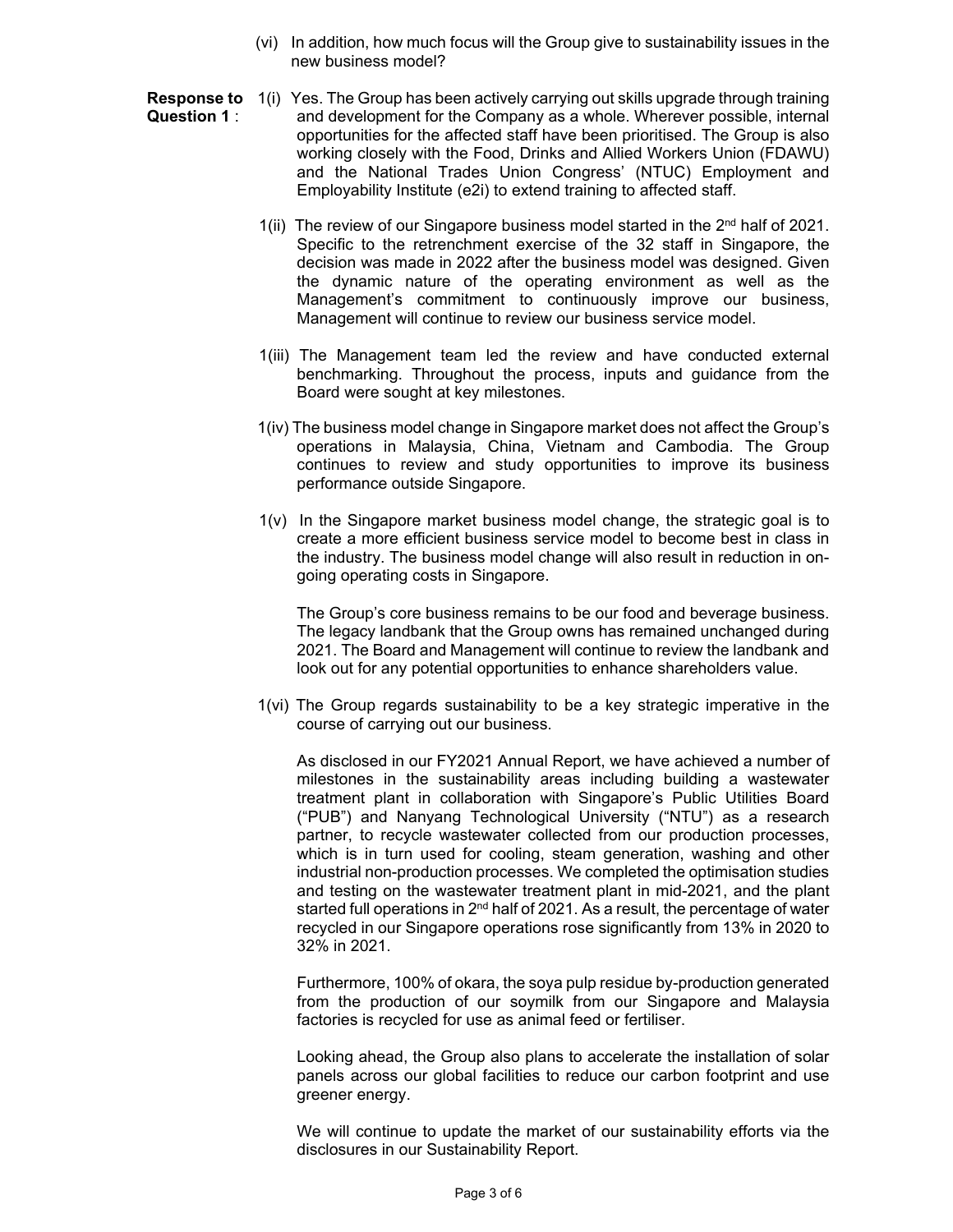- **Question 2** : Would the Board/Management provide shareholders with greater clarity on the following operational and financial matters? Specifically:
	- (i) **Supply chain facilities rejuvenation**: The Chairman, in his message to shareholders, highlighted the need for the Group to invest in supply chain facilities rejuvenation, business digitalisation and brand investment. What is the projected scale of the Group's investments into supply chain facilities? Has the Group been keeping up with its investments in its supply chain and kept them reasonably modern?
	- (ii) **Business digitalisation and brand investment**: What is the Group's digital strategy? How successful have the brands been in leveraging social media, especially to capture the younger consumers?
	- (iii) **Strategic roadmap**: Would the CEO be giving shareholders a presentation to highlight the main pillars of the new "Strategic Roadmap" during the Annual General Meeting?
	- (iv) **Oatly**: What are some of the milestones achieved by the Group in the tieup with Oatly? Since the first batch of oat milk began in July 2021, has the Group ramped up its production? When will the Group be supplying Oatly to more markets?
	- (v) **Cambodia**: In December 2021, the Company announced that it had entered into a settlement agreement with one of its distributors in Cambodia to cease the distribution activities of KCV in all the provinces of Cambodia other than Phnom Penh. The settlement amounted to US\$750,000 (S\$1.01 million). Can Management help shareholders understand if it has in place an established local team in Cambodia to drive its growth especially in Phnom Penh with the recent expiration of the distribution agreement on 31 March 2022?
- **Response to** 2(i) The Group has been proactively investing in the past 2 years to upgrade its **Question 2** : supply chain network. The Group is currently in the midst of a comprehensive review of its manufacturing operations to study opportunities to invest and improve our manufacturing facilities and operations over the next 3 to 5 years. It will deploy investments for its key operational processes to ensure business continuity and enhance operational efficiency. As you noted in the annual report, apart from supply chain, we are planning to invest behind business digitalisation and brand investment.
	- 2(ii) We have achieved some success in leveraging digital media to capture the younger consumers. We have adopted a digital-first approach to advertising since our target audience, especially the younger Gen Z and Millennials are mobile-first. We invest in "always on" digital advertising weighted towards key selling periods like Chinese New Year. We will continue to explore new forms of marketing tools to reach out to a younger consumer base.

As per our digitalisation journey, the Company has upgraded some of our IT infrastructure, software and applications to enhance productivity of our staff and improve collaboration. We recognise that we have significant opportunities as to progress further in this journey.

- 2(iii) Our Group CEO will touch on key aspects of the Strategic Roadmap and the transformation journey during the Annual General Meeting.
- 2(iv) The joint production facility investment with Oatly commenced commercial production in July 2021. The Group has achieved BRC certification for our Oatly operations in Singapore at the end of 2021 and is in the process of being qualified for some new Oatly's key customer accounts.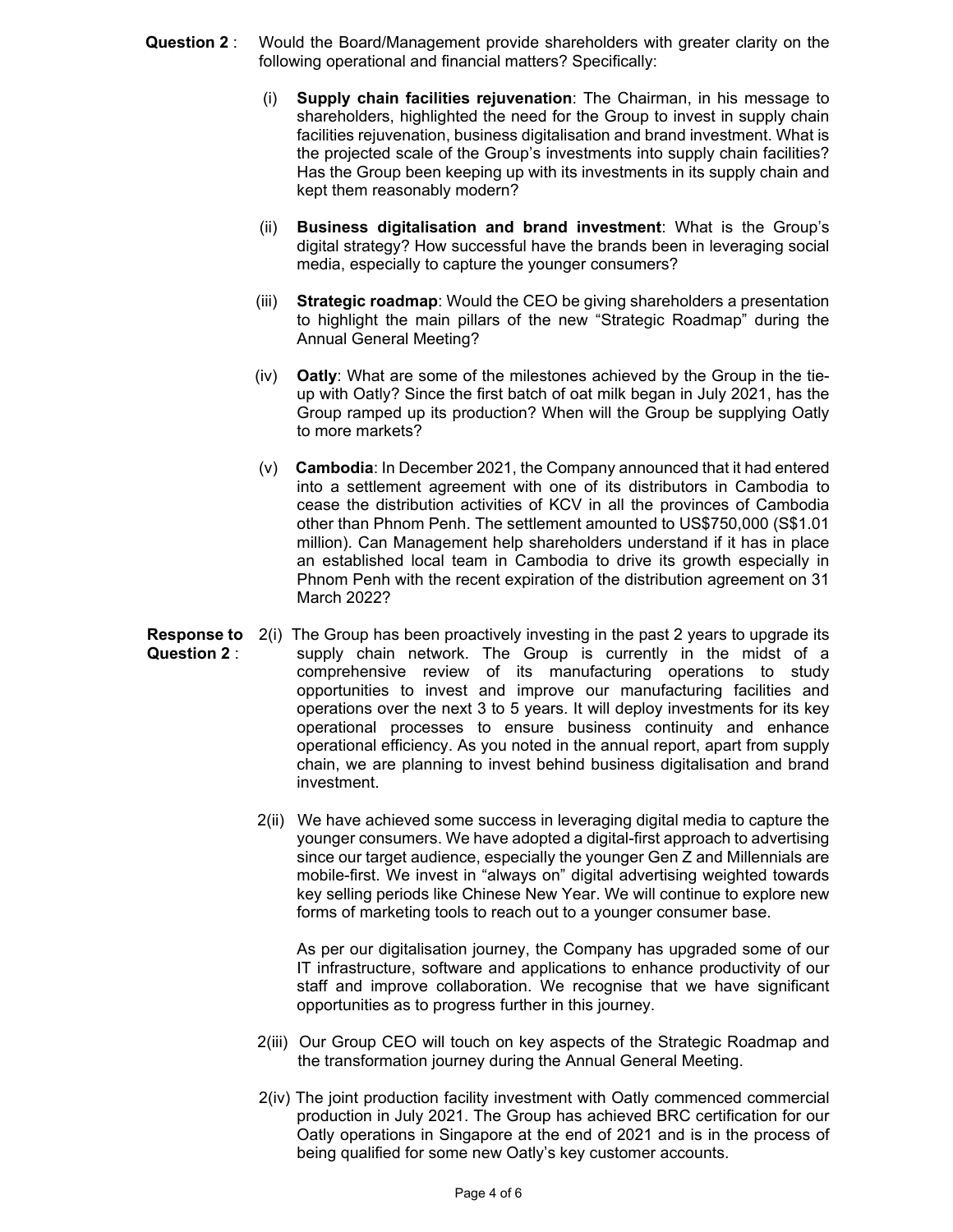Most of products produced for Oatly at our Singapore facilities is slated for the China market, which this year, has been impacted by the Covid-19 situation and lockdowns. This has affected our production volume but we are working with Oatly closely to overcome the ongoing challenges.

2(v) As disclosed in our SGX announcement, following the commercialisation of the Group's manufacturing plant in Cambodia in 2020, the Group has been working to restructure its route-to-market model in Cambodia to enhance market execution.

With the expiry of the distribution agreements with our local distributors in Cambodia on 31 March 2022, we have strengthened our local Cambodia commercial team to improve our market execution and accelerate growth in the market.

**Question 3** : In Note 14 (page 132 – Other financial assets), Management disclosed that financial assets (designated at FVOCI and FVPL) increased substantially to \$20.4 million as at 31 December 2021 from \$2.43 million a year ago.

The breakdown of the financial assets is as follows:

|                                                                      | <b>The Group</b> |        |
|----------------------------------------------------------------------|------------------|--------|
|                                                                      | 2021             | 2020   |
|                                                                      | \$'000           | \$'000 |
| <b>Financial assets designated at FVOCI</b>                          |                  |        |
| Listed equity securities - Hong Kong                                 | 6,851            | 507    |
| Listed equity securities - USA                                       | 1,864            | 1,631  |
| Listed equity securities - Japan                                     | 32               | 40     |
| <b>Listed equity securities - Europe</b>                             | 212              | 220    |
| Listed real estate investment trusts and business trusts - Singapore | 7,886            |        |
|                                                                      | 16,845           | 2,398  |
| <b>Financial assets designated at FVPL</b>                           |                  |        |
| Listed equity securities - Singapore                                 |                  | 28     |
| Unquoted equity securities - Singapore                               | 3,557            |        |
|                                                                      | 3.557            | 28     |
|                                                                      | 20,402           | 2.426  |
| $\sim$                                                               |                  |        |

(Source: company annual report)

- (i) Can the Board help shareholders better understand the rationale of the Group investing into listed equity securities, including real estate investment trusts and business trusts?
- (ii) Is this in line with the Group's vision to be the leading Asian company in bringing innovative food and beverages products to the consumers?
- (iii) Will investing/trading of listed equity securities distract Management from the core business of F&B? The Group may be well-placed to make private equity investments in F&B start-ups, such as the investment the Group made in Next Gen Foods Pte. Ltd. Would Management be looking to invest more in F&B-related start-ups? If so, will the Board be setting a limit to the Group's exposure/risk?
- (iv) Did the Board approve the Group's investments in listed equity securities? Are there robust risk management frameworks in place? What is the mandate for the Group's investments?